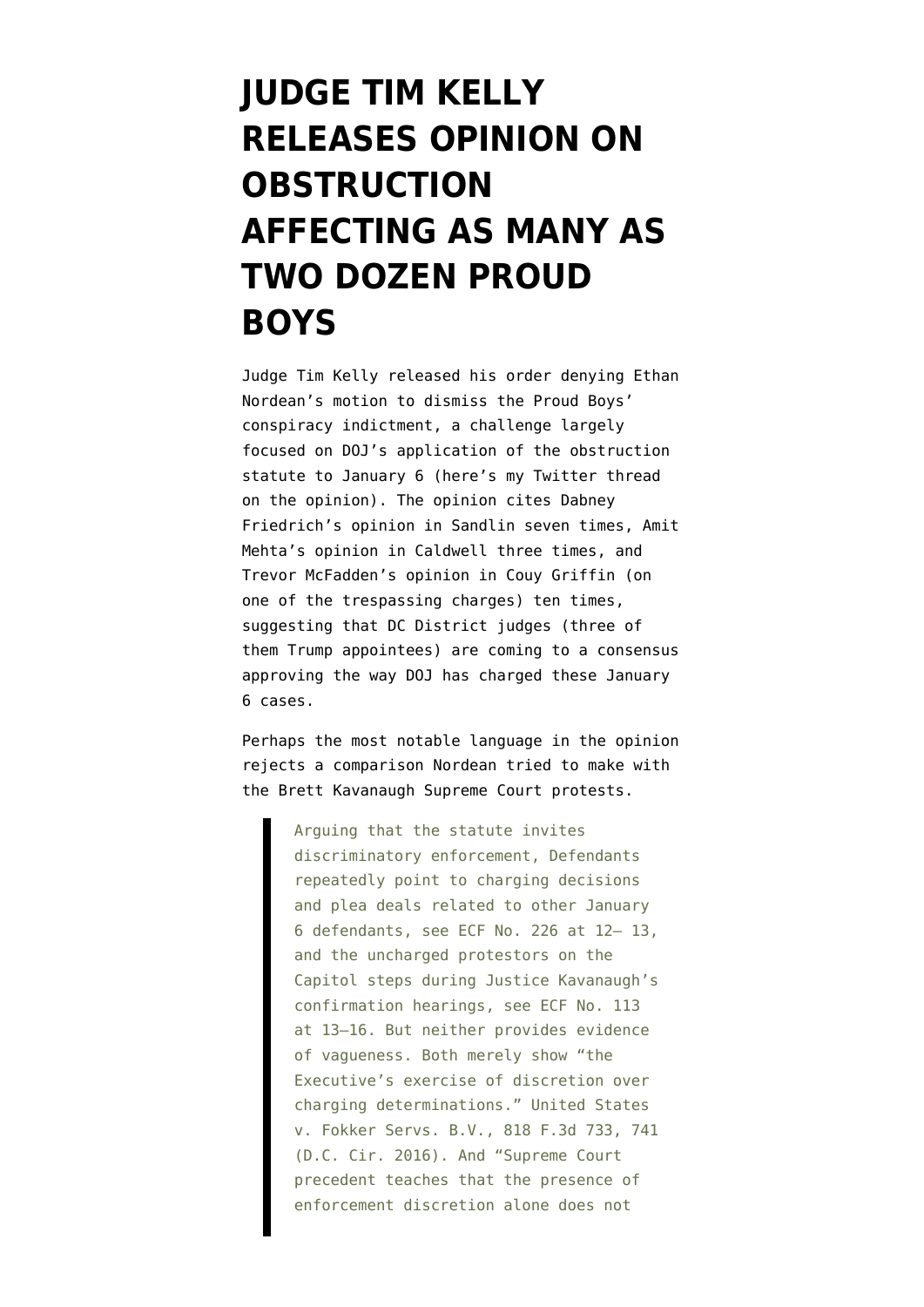render a statutory scheme unconstitutionally vague." Kincaid v. Gov't of D.C., 854 F.3d 721, 729 (D.C. Cir. 2017); see also United States v. Griffin, — F. Supp. 3d —- , 2021 WL 2778557, at \*7 (D.D.C. July 2, 2021) (rejecting argument that defendant's prosecution was discriminatory given large numbers of similarly situated, uncharged individuals from January 6 and uncharged protestors at Justice Kavanaugh's confirmation hearings). "As always, enforcement requires the exercise of some degree of police judgment, but, as confined, that degree of judgment here is permissible." Grayned v. City of Rockford, 408 U.S. 104, 114 (1972).

That's because eventually Kavanaugh will get to weigh in on this issue, and because DOJ's response to Nordean's comparison [was weaker than](https://www.emptywheel.net/2021/07/31/the-government-screws-up-attempt-to-distinguish-between-january-6-insurrection-and-anti-kavanaugh-protests/) [it should have been](https://www.emptywheel.net/2021/07/31/the-government-screws-up-attempt-to-distinguish-between-january-6-insurrection-and-anti-kavanaugh-protests/).

In a feat of procedural wizardry, Nordean already [appealed](https://storage.courtlistener.com/recap/gov.uscourts.dcd.228300/gov.uscourts.dcd.228300.260.0.pdf) today's decision, yesterday, by sticking it onto an appeal of Kelly's refusal to reopen bail.

Offense: 18 USC 1512(c)(2); 18 USC 1361 Concise statement of judgment or order, giving date, and any sentence: 12/14/21 Order denying motion to reopen bail proceedings; and related 12/14/21 oral Order denying motion to dismiss charges

The denial of his motion to dismiss normally would not be appealable until after trial (at which point Kavanaugh can have his say).

One reason Nordean may have done that is to attempt to stave off a flood of Proud Boys rushing to [join Matthew Greene in pleading out.](https://www.emptywheel.net/2021/12/23/chekhovs-riot-shield-how-proud-boy-matthew-greenes-cooperation-helps-prove-the-conspiracy/) That's because Judge Kelly's decision will also apply to the following groups of Proud Boys and Proud Boy adjacent defendants whose cases he is also presiding over, as well as a number of others who might get added in if  $-$  as I expect  $-$ DOJ consolidates its Proud Boy conspiracy cases